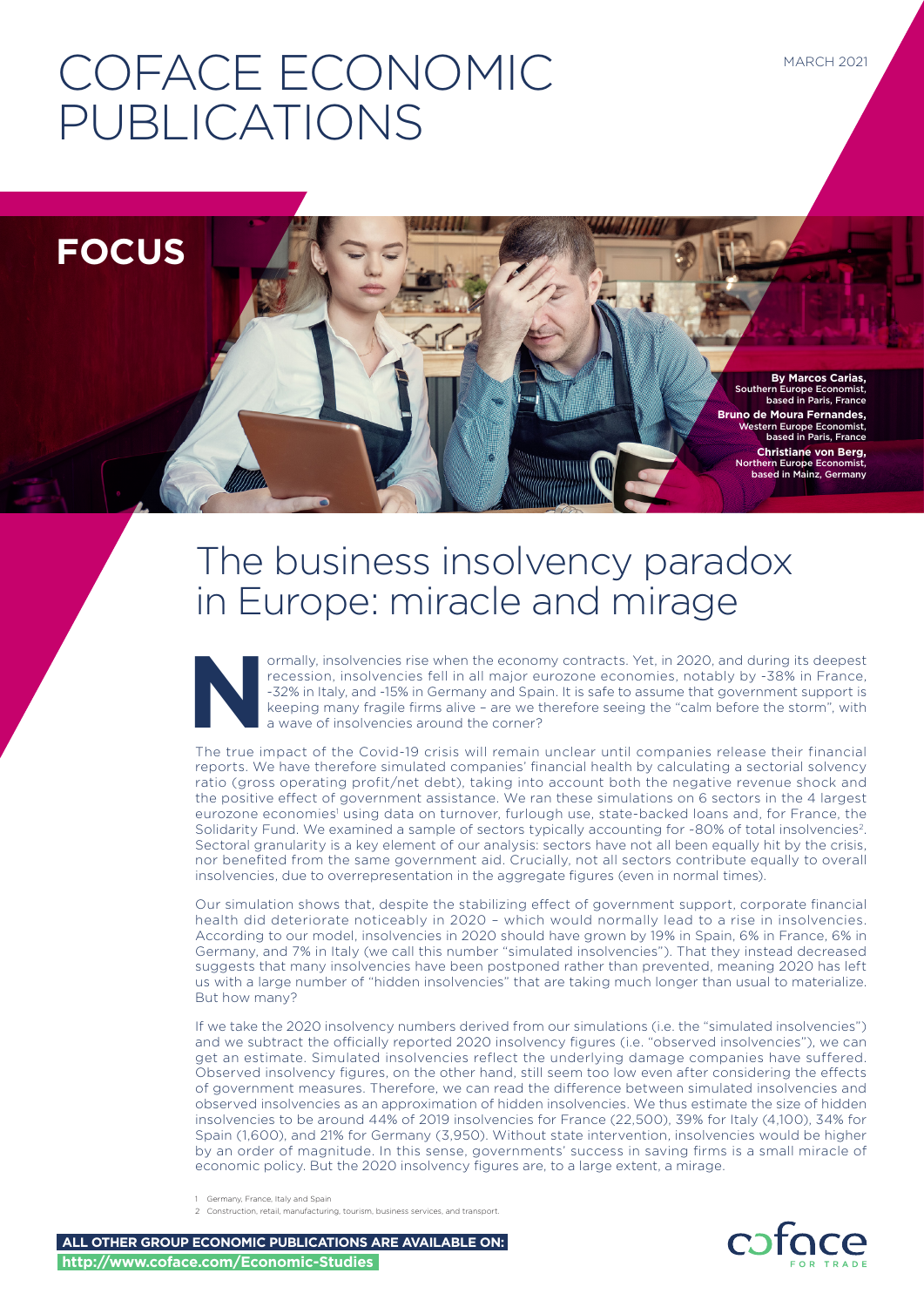#### The insolvency paradox revisited

Overall GDP results in 2020 were disastrous, with many eurozone countries experiencing the worst short-term recession since the end of World War II. Accordingly, companies and governments braced themselves for a major wave of insolvencies. The memories of the insolvency wave of 2009 were still vivid, and the spectacular GDP contractions suggested that this time it would be even worse (Table 1). But, as official insolvency numbers were released, rates remained low. So what was and still is different this time? The logical explanation is public intervention.

#### **TABLE 1: GDP & insolvency development (YOY change) comparison 2009 to 2020**

|               |         | <b>GDP growth</b> | <b>Insolvency growth</b> |          |  |
|---------------|---------|-------------------|--------------------------|----------|--|
|               | 2009    | 2020              | 2009                     | 2020     |  |
| Germany       | $-5.7%$ | $-4.9%$           | 11.6%                    | $-15.0%$ |  |
| <b>France</b> | $-2.9%$ | $-8.2%$           | 20.4%                    | $-37.8%$ |  |
| Italy         | $-5.3%$ | $-8.9%$           | 29.0%                    | $-32.1%$ |  |
| <b>Spain</b>  | $-3.8%$ | $-11.0%$          | 78.8%                    | $-14.4%$ |  |

Source: Statistical Offices, Datastream, Coface

#### **INSOLVENCIES IN 2020: THE BIG SURPRISE**

Insolvency forecast models typically capture the negative relationship between insolvencies and GDP: when the economy contracts, insolvencies shoot up. However, this was not the case in 2020. For Germany, Coface's GDP-based model forecast a 9% increase in insolvencies compared to 2019, while in reality they fell by 15% year-on-year (YOY)<sup>34</sup>. Part of this is due to

#### **TABLE 2:**

**Main public support measures, their longitude and their scope**

governments suspending the obligation of filing for insolvency<sup>5</sup> (insolvency moratoria) to give support measures time to take effect. These moratoria have ended in Italy and France, but are still in force in Spain and Germany<sup>67</sup>. Nevertheless, this is only part of the answer. France returned to its normal insolvency legal framework in August, without seeing anything close to a pick-up in insolvencies figures in H2 2020, and this is true for the whole country<sup>8</sup> and across all sectors, even those the most affected by the Covid-19 restrictions. Only a few sectors in Germany and Spain have registered growing insolvencies. The German metal and automotive sectors, both in recession since well before the pandemic, registered rising insolvencies compared to 2019. In Spain, the yearly growth rate of insolvencies shot-up for tourism in Q3 and Q4 to around 90% YOY, bringing overall insolvencies near to their 2019 level again.

#### **THE STATE AS A FIRE BRIGADE: A CLOSER LOOK AT GOVERNMENT MEASURES**

Governments reacted to the pandemic with record levels of public spending. We focus on the impact of three types of measures: furlough schemes, guaranteed loans, and France's Solidarity Fund (SF). Furlough schemes allow firms to save on labour costs by reducing working hours. The state subsidizes part of the wage bill, covering workers' income and preventing layoffs. Guaranteed loans ensure abundant bank funding for firms at risk. Their utilization varies from country to country, with many German firms discouraged by the administrative burden they entail. Uniquely in France, the government has launched the Solidarity Fund, an outright subsidy scheme whose size (EUR 12 billion in 2020) roughly equals half the amount spent on furlough.

| <b>Measures</b>                                |                     | <b>Germany</b>                         | <b>France</b>                                                       | <b>Italy</b>                                              | <b>Spain</b>                            |  |
|------------------------------------------------|---------------------|----------------------------------------|---------------------------------------------------------------------|-----------------------------------------------------------|-----------------------------------------|--|
| <b>Furlough Scheme</b>                         | until               | 12/31/2021                             | not defined                                                         | $31/3/2021 -$<br>30/06/2021                               | 5/31/2021                               |  |
|                                                | scope               | $£30$ bn.<br>(0.9% of GDP)<br>for 2020 | $\epsilon$ 25.1 bn.<br>$(1.1\% \text{ of GDP})$<br>as of 30/11/2020 | $£22$ bn.<br>$(1.2\% \text{ of GDP})$<br>as of 30/09/2020 | $£17.8$ bn.<br>$(1.4\% \text{ of GDP})$ |  |
| <b>Guaranteed loans</b>                        | until               | 6/30/2021                              | 6/30/2021                                                           | 6/30/2021                                                 | 6/30/2021                               |  |
|                                                | scope<br>pledged    | €757 bn.<br>(24% of GDP)               | $£300$ bn.<br>(13% of GDP)                                          | $£571$ bn.<br>(32% of GDP)                                | $£150$ bn.<br>$(12\% \text{ of GDP})$   |  |
|                                                | scope<br>allocated* | $£55$ bn.<br>$(2\% \text{ of GDP})$    | €124 bn.<br>(5.0% of GDP)                                           | € 117 bn.<br>(7% of GDP)                                  | $£108$ bn.<br>(9% of GDP)               |  |
| <b>Business Insolvency</b><br><b>Procedure</b> | until               | 4/30/2021                              | 8/24/2020                                                           | 7/31/2020                                                 | 4/30/2021                               |  |
|                                                |                     |                                        |                                                                     |                                                           |                                         |  |

Source: Countries' governments, Coface

as of November 2020

The measures in Table 2 are the most crucial and therefore the object of our simulation exercise, though they are not the only ones<sup>9</sup>. We should always keep in mind that the legal characteristics of national insolvency procedures strongly affect the number of insolvencies. The proportion of businesses opting to file

for insolvency depends greatly on the cost, the length, and the potential personal cost for debtors associated with this procedure, which vary greatly from one country to another10, despite a recent trend towards harmonization.

- 4 These forecasting challenges are not unique to Coface. For instance, a forecast by the Bank for International Settlements from October 2020 yielded similar results. See R.<br>Banerjee, G. Cornelli and E. Zakrajšek: "The out
	- 5 Normally, companies have to file for insolvency after a couple of weeks of defaulting on their creditors.
	- 6 In Germany, this scheme only applies to companies who successfully applied for state-support in from Nov. 2020 Mar. 2021.
	- 7 B. De Moura Fernandes: "Corporate insolvencies in Europe: temporary framework amendments kick the can down the road", (Coface Focus, June 2020), [https://www.coface.com/](https://www.coface.com/News-Publications/Publications/Focus-Corporate-insolvencies-in-Europe-temporary-framework-amendments-kick-the-can-down-the-road) [News-Publications/Publications/Focus-Corporate-insolvencies-in-Europe-temporary-framework-amendments-kick-the-can-down-the-road.](https://www.coface.com/News-Publications/Publications/Focus-Corporate-insolvencies-in-Europe-temporary-framework-amendments-kick-the-can-down-the-road)
	- 8 The number of insolvencies has plunged in all regions.
	- 9 Tax deferrals (which we interpret as very short-term credits and thus exclude from our solvency estimations) have been a popular tool. Moreover, the governments<br>introduced bridging aids (e.g. take-over of fixed costs for
	- /O K. Aït-Yahia, B. De Moura Fernandes & P. Weil: "Companies in France: fewer business insolvencies, but still just as many zombies", (Coface Panorama, March 2018), https://<br>www.coface.com/News-Publications/Publications/Co

<sup>3</sup> At the time of the writing, not all insolvency numbers for 2020 have been published.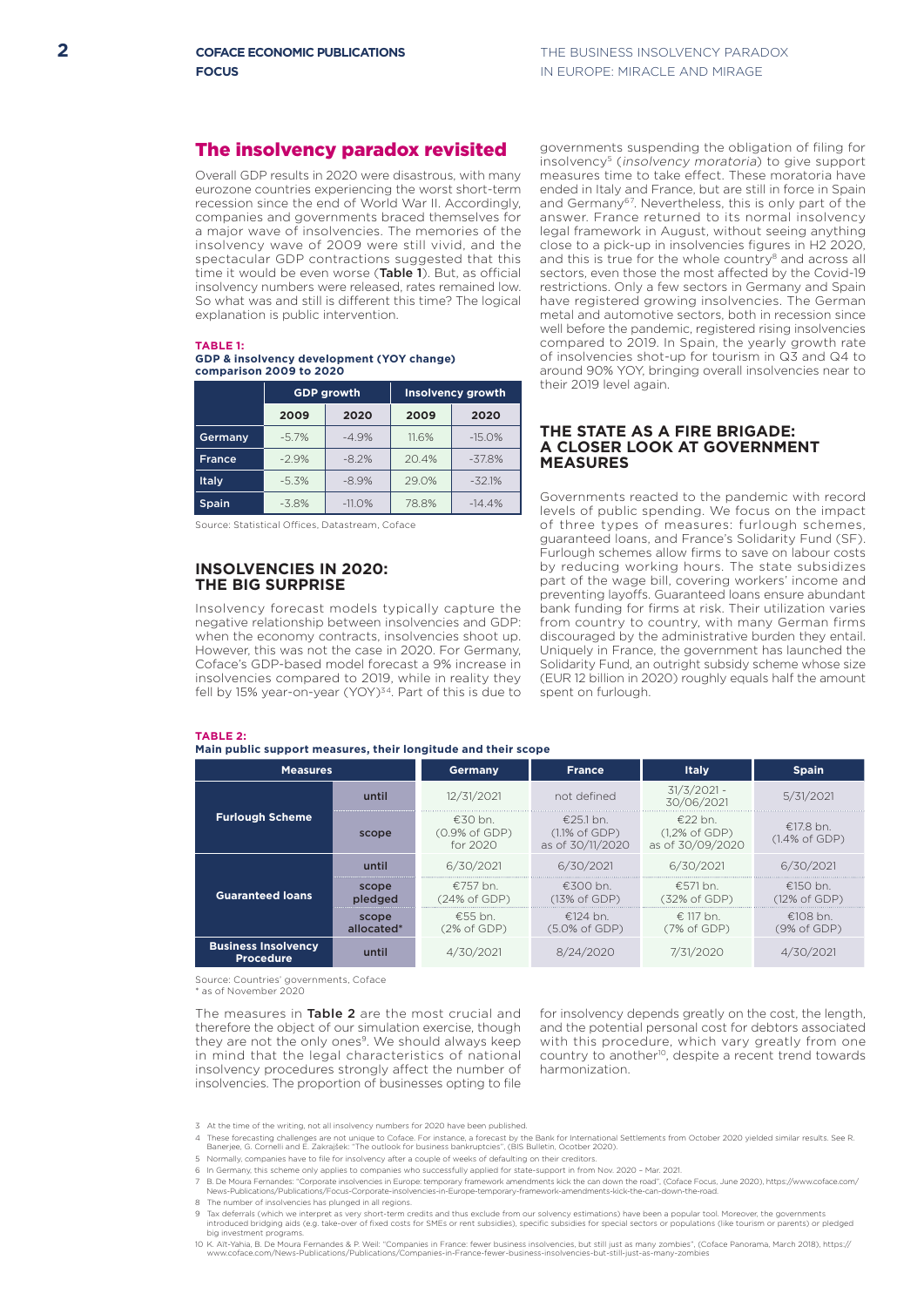#### **CHART 1: Simulated Gross Operating Profit in 2020, Spanish Retail Sector**

Gross Operating Profit (% of turnover)



Source: Coface calculations based on data from official sources

#### **CHART 2:**





Source: Coface calculations based on data from national sources

#### **CHART 3:**

Simulated insolvencies for the year 2020 across countries and sectors (YOY change in %)



## Looking for the "hidden" insolvencies

Fundamentally, a widespread rise in insolvencies is the result of a generalized deterioration of corporate financial health. Financial analysts diagnose companies by using solvency ratios, metrics that can tell them if revenue is sufficient to meet debt commitments. These can also be applied at the sector level, and in particular, the ratio of Gross Operating Profit-to-Net Debt (GOP/ND or "the solvency ratio") shows a reliable empirical relationship with aggregate insolvencies. The first step of our strategy is therefore to simulate the GOP/ND ratio in real time<sup>n 12</sup>, using data on turnover evolution, furlough use and, for France, the Solidarity Fund (SF). This gives us an idea of how company accounts have evolved during the pandemic. To derive an answer to the insolvency question, we also need to know how sensitive insolvencies are to changes in the GOP/ND ratio. Results from a panel regression show that, on average, insolvencies rise by 0.39% for every 1% deterioration of the solvency ratio. We run these simulations on a sample of sectors that regularly account for around 80% of insolvencies (construction, retail, manufacturing, tourism, professional services, and transport). We can therefore account for uneven performances and levels of targeted aid across sectors, as well as the structurally stronger representation of certain sectors in the insolvency population<sup>13</sup>. Box 1 provides further details on the methodology.

The simulation approach allows us to single out the different effects underlying our forecasts. For example, in Q2 2020, revenue in the Spanish retail sector contracted by -16% YOY (Chart 1). Without adjusting labour costs, the combination of revenue loss and remaining costs would have resulted in an estimated -67% YOY fall in gross operating profit. Thanks to the Spanish furlough program, this fall was contained to an estimated -26%. Unsurprisingly, the tourism sector is one of the main drivers of insolvencies in our results, but France stands as an exception. Indeed, the targeted impact of the Solidarity Fund (SF) is especially salient in our results: without it, operating profit in the accommodation & food services sector would have contracted by an estimated -109%, instead of the -17% of our final results.

### What could happen in 2021?

Our results indicate that corporate financial health did, in general, deteriorate noticeably in 2020, something that would normally translate into a rise in insolvencies. The contrast between our simulation results and the observed data suggests that there is a significant number of insolvencies that have been postponed but not prevented (Chart 2). If all of these "hidden<sup>14</sup> insolvencies manifest in 2021, and considering the base effect of the abnormally low 2020 numbers, we can expect substantial increases in insolvency figures in 2021. In Spain, for example, 4100 insolvencies were reported in 202015, 15% down from the 4800 of 2019. However, a number of insolvencies in line with our simulated GOP/ND ratios would be closer to 5700. The difference between these "simulated insolvencies" and

- 11 Official statistics of company accounts at the aggregate level are only know with a significant lag, generally of at least 1 year.
- 12 There is a growing literature assessing the impact of the Covid-19 crisis using<br>real-time simulations of corporate accounts. See OECD: "Insolvency and debt<br>overhang following the COVID-19 outbreak: assessment of risks a responses" (November 2020) or Guerini et al. : "Firm liquidity and solvency under the Covid-19 lockdown in France" (OFCE Policy Brief, July 2020).
- 13 It is typical, for instance, for French insolvencies to be disproportionately driven by developments in the construction sector.
- 14 We define "hidden" insolvencies as the number of companies that are<br>fundamentally insolvent but are yet to be declared officially bankrupt. They are<br>calculated as the difference between "observed" insolvencies (the inso had) and "simulated" insolvencies (the insolvencies we should have experienced, according to our simulations). 15 Source: INE